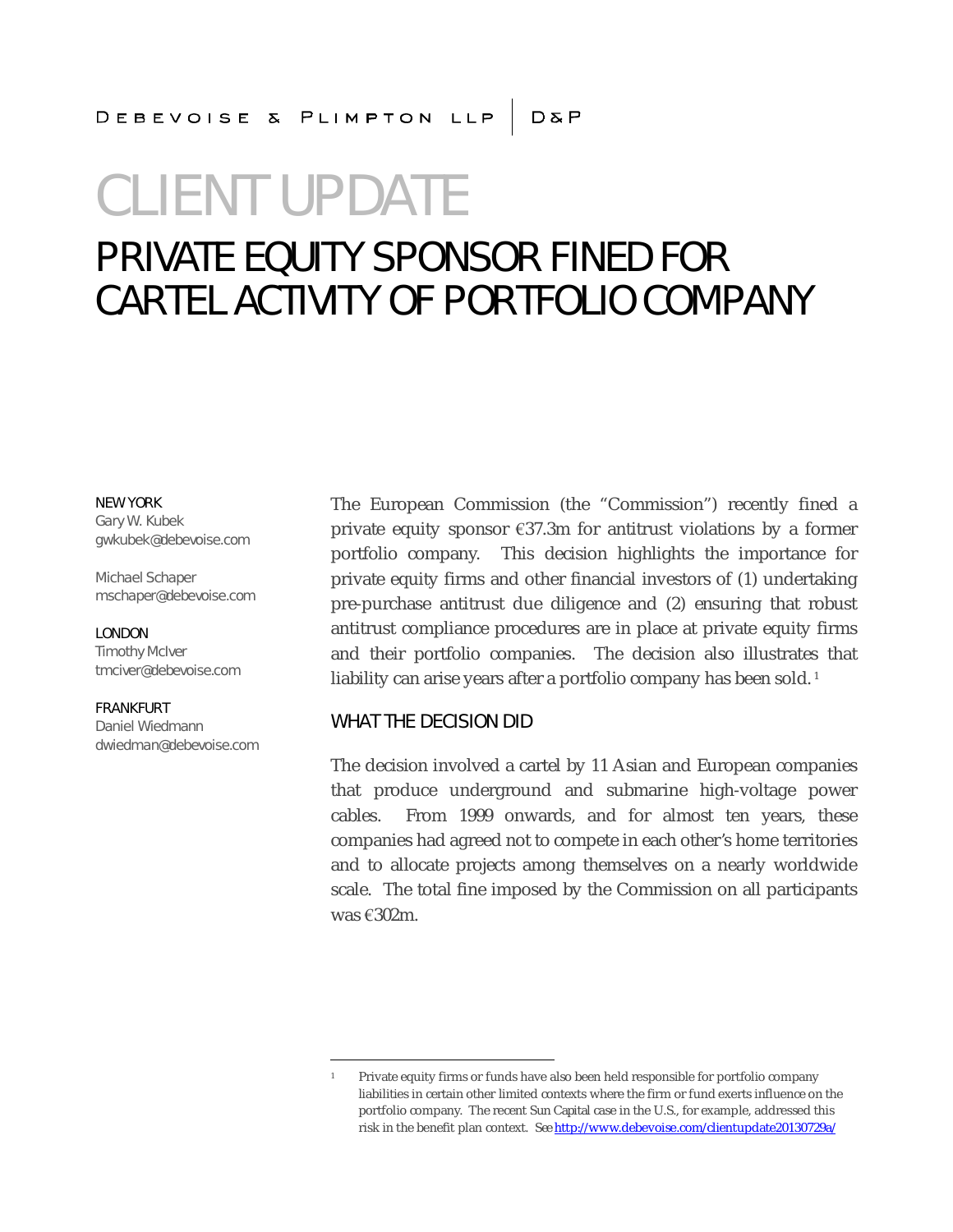The  $\epsilon$ 37.3m fine was imposed on a joint and several basis on both Prysmian, the portfolio company, and its private equity owner. According to Joaquín Almunia, the Commission's Vice President responsible for Competition policy, the private equity firm had exercised "decisive influence" on the portfolio company for several years during the period when the infringement was committed. The private equity fund bought Prysmian in 2005, took the cablemaker public in 2007, reducing its stake to 43%, and had sold the entire remainder of its interest by 2010.

The Commission imposed the fine on the private equity firm despite the absence of evidence that it had participated in or even been aware of the anticompetitive conduct by its portfolio company. Nevertheless, the Commission reasoned that the firm had decisive influence, and was not merely a financial investor, because it held all the voting power for two years, could and did nominate individuals to the board of Prysmian and participated in the company's strategic decisions. The EU courts have, in the past, held that a showing of decisive influence requires only an ability to influence high-level strategy or commercial policy and activities.

#### WHAT THE DECISION MEANS FOR PRIVATE EQUITY AND OTHER INVESTORS

While the Commission's application of the parent company liability doctrine is well established, this decision is one of only a few where it has been applied to a primarily financial investor on the basis of actions taken by a portfolio company. It has additional implications in that a Commission decision is binding proof that the behaviour took place and was illegal for purposes of follow-on damages claims before national courts in the EU.

This decision illustrates that EU caselaw on joint and several parental liability treats PE firms and other financial investors no differently in imputing the conduct of subsidiaries to their parents. It therefore highlights the need (in the words of the Commission) for PE firms, and other financial investors such as sovereign wealth funds, to "take a careful look at the compliance culture of the companies" that they invest in and own. Although U.S. regulators generally do not impose this kind of parental liability for criminal antitrust fines, last year's *Sun Capital* decision in the ERISA context confirms the importance of paying close attention to a wide range of activities of portfolio companies.

Because unlawful competitive activities can be difficult to uncover and prevent, financial investors, like all parent companies, should undertake pre-acquisition due diligence of a target's antitrust compliance program and ensure that comprehensive antitrust compliance and reporting procedures are in place to prevent and detect anticompetitive conduct that could lead to liability. If unlawful conduct nevertheless occurs, a robust antitrust